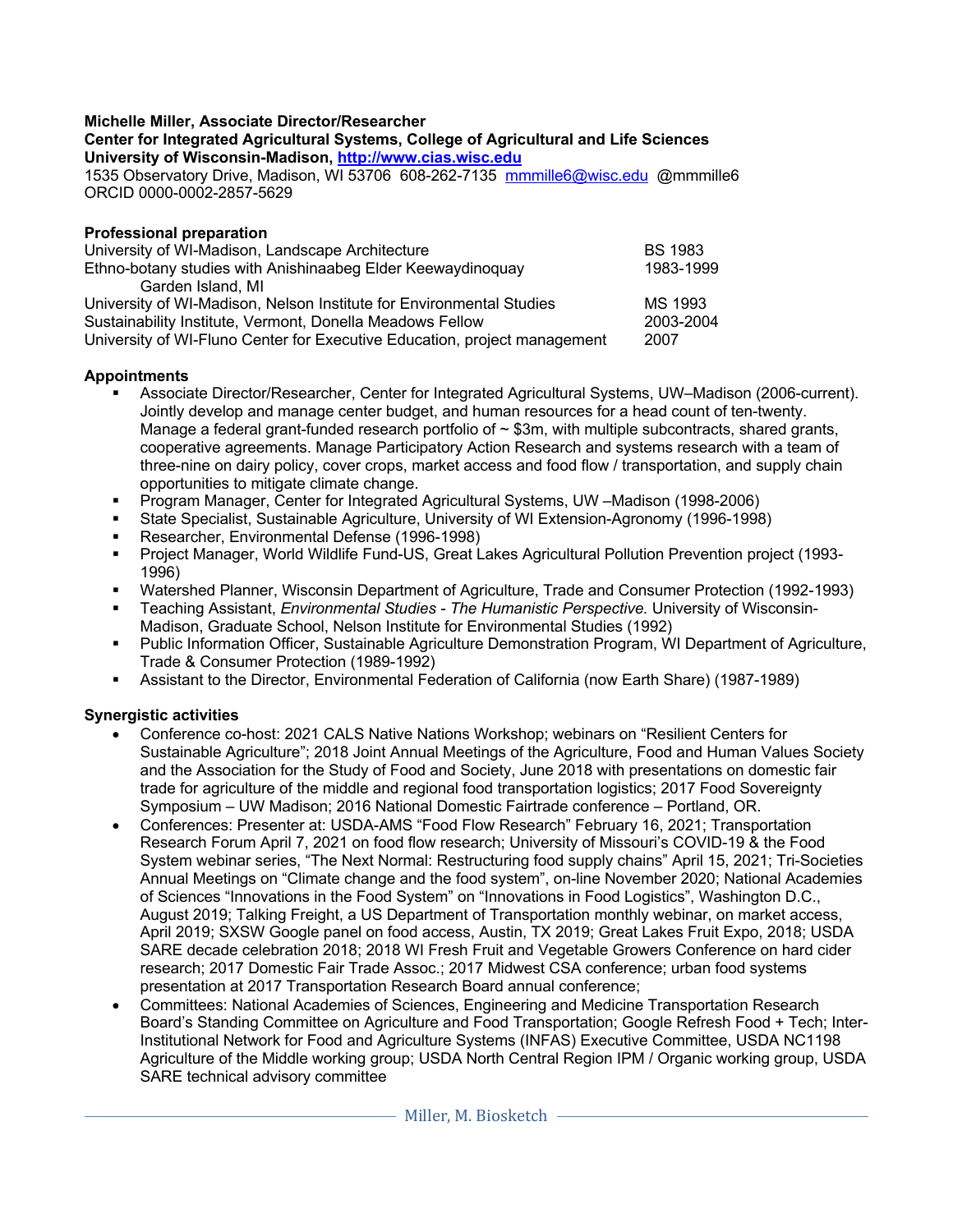- Training and materials development: dairy supply management policy tool/computer application; farm apprenticeships case study; agricultural minimum wage case study; conceptual frameworks for understanding fair trade for agriculture of the middle; single varietal hard cider report; organic transitions decision case studies for horticultural production; business case studies for organizing new nut processing businesses; Mayors guide to agriculture, transportation and climate change in the Upper Mississippi Basin.
- Community service: Academic Staff Assembly district 308 (Researchers) 2019-present; Board of Directors, Wisconsin Farmers Union Foundation 1992-current; Dane County Farmers Union secretary (2019 – present); Dane County Democratic Party Membership Committee (2016-2021); Williamson Street Grocery Cooperative director, 1993-2001; Clean Wisconsin 1998-2001.

# **Publications**

- Miller, M., (invited chapter) "Foodsheds and Regional Food Systems", in Encyclopedia of Sustainable Technologies, 2<sup>nd</sup> edition. Section Editors: Marta Panero & Ziqian Dong
- Peterson, H.H., DiGiacomo, G., Court, C.D., Miller, M., Oliveira, G., Stevens, A.W., Zhang, L., Baker, L., Nowak, J., Orland, E., Saha, B.B. (under review)."Impacts of COVID-19 on US agri-food supply chain businesses: Regional survey results".
- Connor, D.S., Tambet, H., Smith, K.S., Ostrom, M., Sirrine, J.R., Howard, P.H., Miller, M. (2022) "Apple Grower Research and Extension Needs for Craft Cider". Horticulture Technology. https://doi.org/10.21273/HORTTECH04827-21
- Anderson, M., Hoey, L. Hurst, P., Miller, M., Montenegro, M. (2022) INFAS Commentary: Debrief on the United Nations Food Systems Summit. Journal of Agriculture, Food Systems, and Community Development. https://doi.org/10.5304/jafscd.2022.112.008
- Miller, M. (2021) "Big data, information asymmetry, and food systems". Journal of Agriculture, Food Systems, and Community Development. https://doi.org/10.5304/jafscd.2021.111.017
- Miller, M. (2021) "Identifying Critical Thresholds for Resilient Regional Food Flows: A Case Study from the U.S. Upper Midwest." *Frontiers in Sustainable Food Systems* 5 (2021): 371. https://doi.org/10.3389/fsufs.2021.684159.
- Wattiaux, M., Miller, M., Lloyd, S., Enstad, N., Jackson, R., Rissman, A., Lukszys, P. (2021) Comments to USDA regarding the Executive Order 140147 on "America's Supply Chains'' specifically for the Production of Agricultural Commodities and Food Products. https://cias.wisc.edu/wpcontent/uploads/sites/194/2021/06/USDAsupplychaincomments2021CIAS.pdf
- National Academies of Sciences, Engineering, and Medicine 2020. Innovations in the Food System: Exploring the Future of Food: Proceedings of a Workshop. Washington, DC: The National Academies Press. Section on food logistics. https://doi.org/10.17226/25523.
- Jackson, R., Miller, M., Porter, P., Day-Farnsworth, L. (2017) "Agriculture can indeed fix our food system if we reimagine it". The Washington Post, October 26, 2017.
- Ventura, S. & Bailkey, M. (2017) Good Food, Strong Communities: Promoting Social Justice through Local and Regional Food System. University of Iowa Press. Chapter Four contributor entitled, "Distribution: Supplying Good Food to Cities" on regional food freight.
- Miller, M., Holloway, W., Perry, E., Zietlow, B., Kokjohn, S., Lukszys, P., Chachula, N. Reynolds, A., and Morales, A. (2016). Regional Food Freight: Lessons from the Chicago Region. Project report for USDA-AMS, Transportation Division. DOI: 10.13140/RG.2.2.21422.51522
- Lengnick, L., Miller, M. and Marten, G. (2015) "Metropolitan Foodsheds: A Resilient Response to the Climate Change Challenge?" Journal of Environmental Studies and Sciences. November 2015 DOI 10.1007/s13412-015-0349-2 L.
- Miller, M. and Lorenz, D. (2015). "Agriculture, transportation and climate change: Considering the future of agricultural freight transport in the Upper Mississippi River Valley" November 2015 on-line http://www.cias.wisc.edu/atcc/
- Miller, M., Day-Farnsworth, L. and Denicoff, M. (2015). Regional Food Logistics: a Stakeholder Process to Inform the Multi-system Redesign for Sustainability. Conference proceedings National Transportation Research Forum, March 2015.